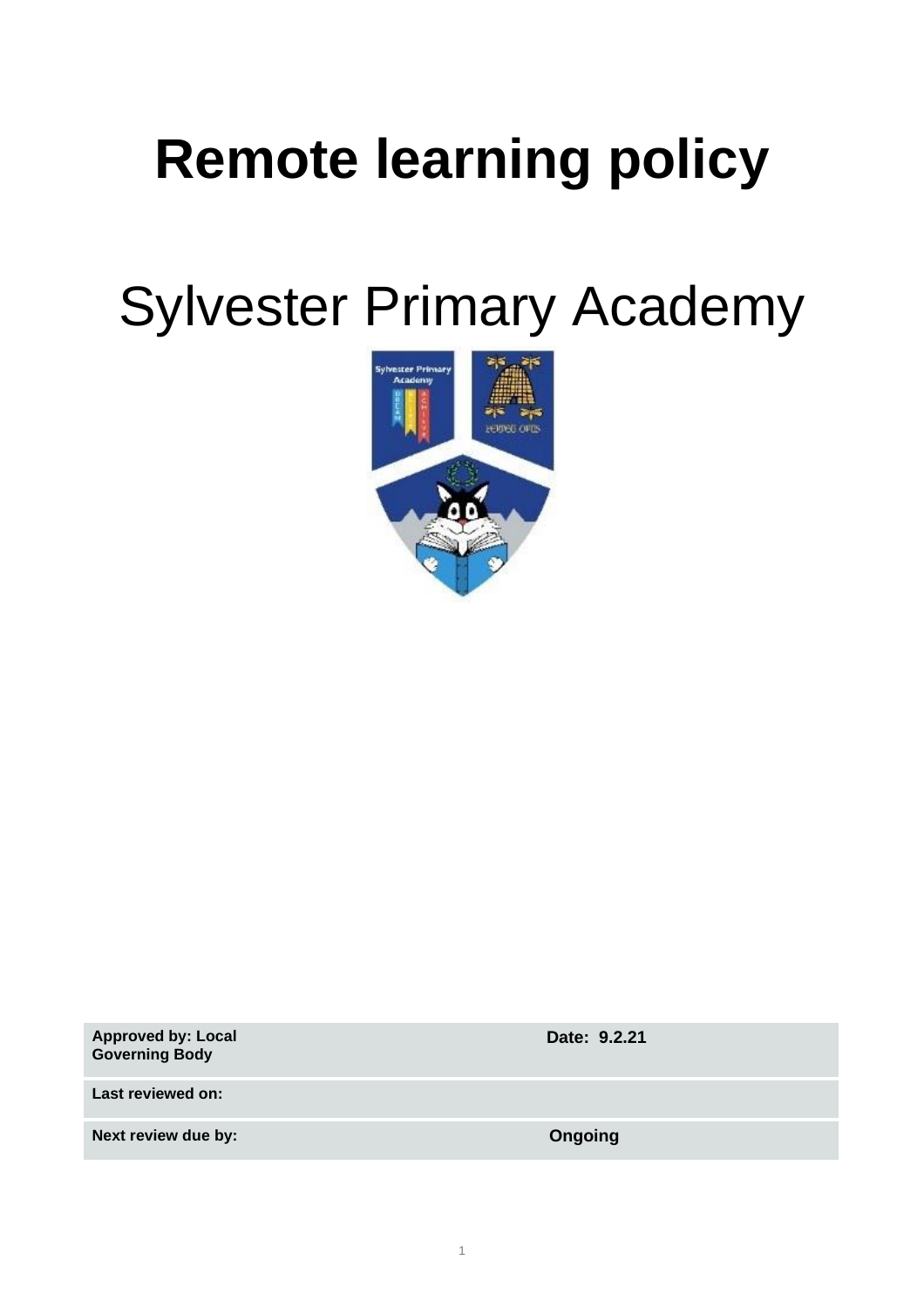# **1. Aims**

This remote learning policy for staff aims to:

- Ensure consistency in the approach to remote learning for pupils who aren't in school
- Set out expectations for all members of the school community with regards to remote learning
- Provide appropriate guidelines for data protection

# **2. Roles and responsibilities**

The senior leader who holds responsibility for remote learning is Ruth Harrison (Principal)

# **2.1 Teachers**

When providing remote learning, teachers must be available between Monday – Friday 9am – 3.15pm, when they are not teaching face-face in school.

If teachers are unable to work for any reason during this time, for example due to sickness or caring for a dependent, they should report this using the normal absence procedure.

When providing remote learning, teachers are responsible for:

> Setting work

- o For all pupils in their class, including differentiated work, if required.
- $\circ$  Pupils should have access to at least three hours of learning per day in Key Stage 1 and four hours in Key Stage 2
- $\circ$  Work needs to be set by Monday of each week, but can be amended during the week, if required
- o Plans for the week should be sent to the office manager, who will upload work onto the school website and Class Dojo, as appropriate
- $\circ$  Teachers should follow year group expectations, following the school's medium and long-term plans and liaise with other teachers, to ensure consistency across year groups and subject areas
- > Providing feedback on work
	- $\circ$  Pupils can upload work onto Class Dojo for teachers to view and assess
	- o Feedback from class teachers can be given via Class Dojo
	- o Pupils are not expected to return paper copies of any completed work to school

Xeeping in touch with pupils who aren't in school and their parents

- $\circ$  Teachers should make regular contact with parents and pupils at least three times per week, via Class Dojo.
- $\circ$  Face to face interaction, should be made with pupils at least once per week. This may be live teaching of an element of a lesson, reading a story, setting up a quiz or hosting a Zoom meeting.
- o Phone calls should be made to those pupils who are not accessing Class Dojo at least once per week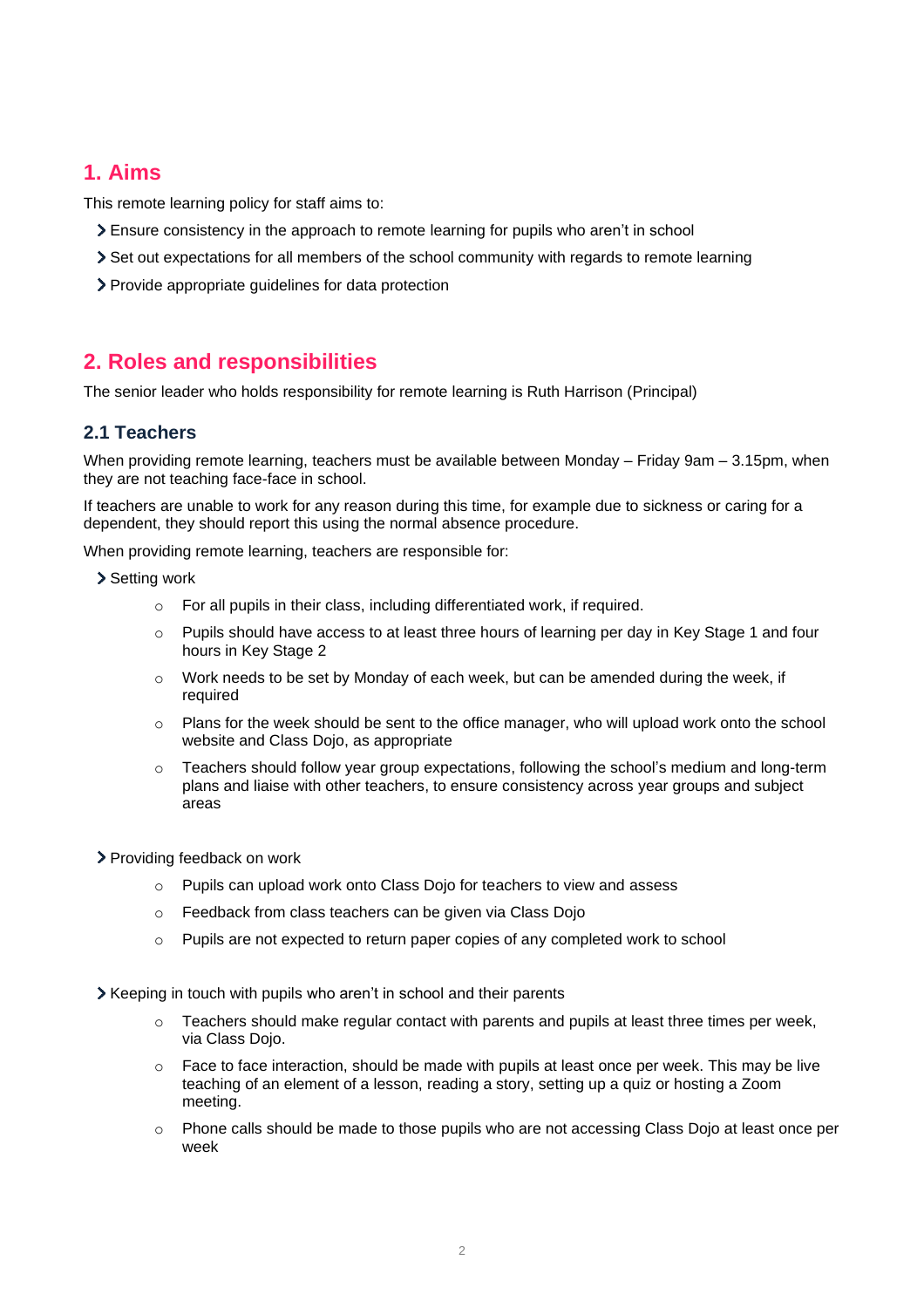- o Messages on Class Dojo from parents and pupils do not need to be responded to outside of normal school hours
- o Any complaints or concerns shared by parents and pupils should be reported to a member of the Senior Leadership Team
- $\circ$  Any pupils not engaging with remote learning should be reported to a member of the Senior Leadership Team

If virtual meetings with staff, parents and pupils are held

- o Appropriate dress code must be adhered to
- $\circ$  Locations must be considered (e.g. avoid areas with background noise, nothing inappropriate in the background)

#### **2.2 Teaching assistants and support staff**

If teaching assistants and support staff are required to support with remote learning, they must be available between their normal working hours, when they are not supporting face-face teaching in school. This amount of time will be directly related to the numbers of hours that they normally work in school each week.

If any members of staff are unable to work for any reason during this time, for example due to sickness or caring for a dependent, they should report this using the normal absence procedure.

When assisting with remote learning, teaching assistants could be responsible for:

Supporting pupils who aren't in school with learning remotely, at the discretion of the class teacher

Attending virtual meetings with teachers, parents and pupils, taking into consideration

- o Appropriate dress code must be adhered to
- $\circ$  Locations must be considered (e.g. avoid areas with background noise, nothing inappropriate in the background)

# **2.3 Subject leads**

Alongside their teaching responsibilities, subject leads are responsible for:

- Considering whether any aspects of the subject curriculum need to change to accommodate remote learning
- Working with teachers teaching their subject remotely to make sure all work set is appropriate and consistent
- Working with other subject leads and senior leaders to make sure work set remotely across all subjects is appropriate and consistent, and deadlines are being set an appropriate distance away from each other
- Monitoring the remote work set by teachers in their subject through regular meetings with teachers or by reviewing work set
- Alerting teachers to resources they can use to teach their subject remotely

# **2.4 Senior leaders**

Alongside any teaching responsibilities, senior leaders are responsible for:

- Co-ordinating the remote learning approach across the school
- Monitoring the effectiveness of remote learning, through regular meetings with teachers and subject leaders, reviewing work set and reviewing feedback from pupils and parents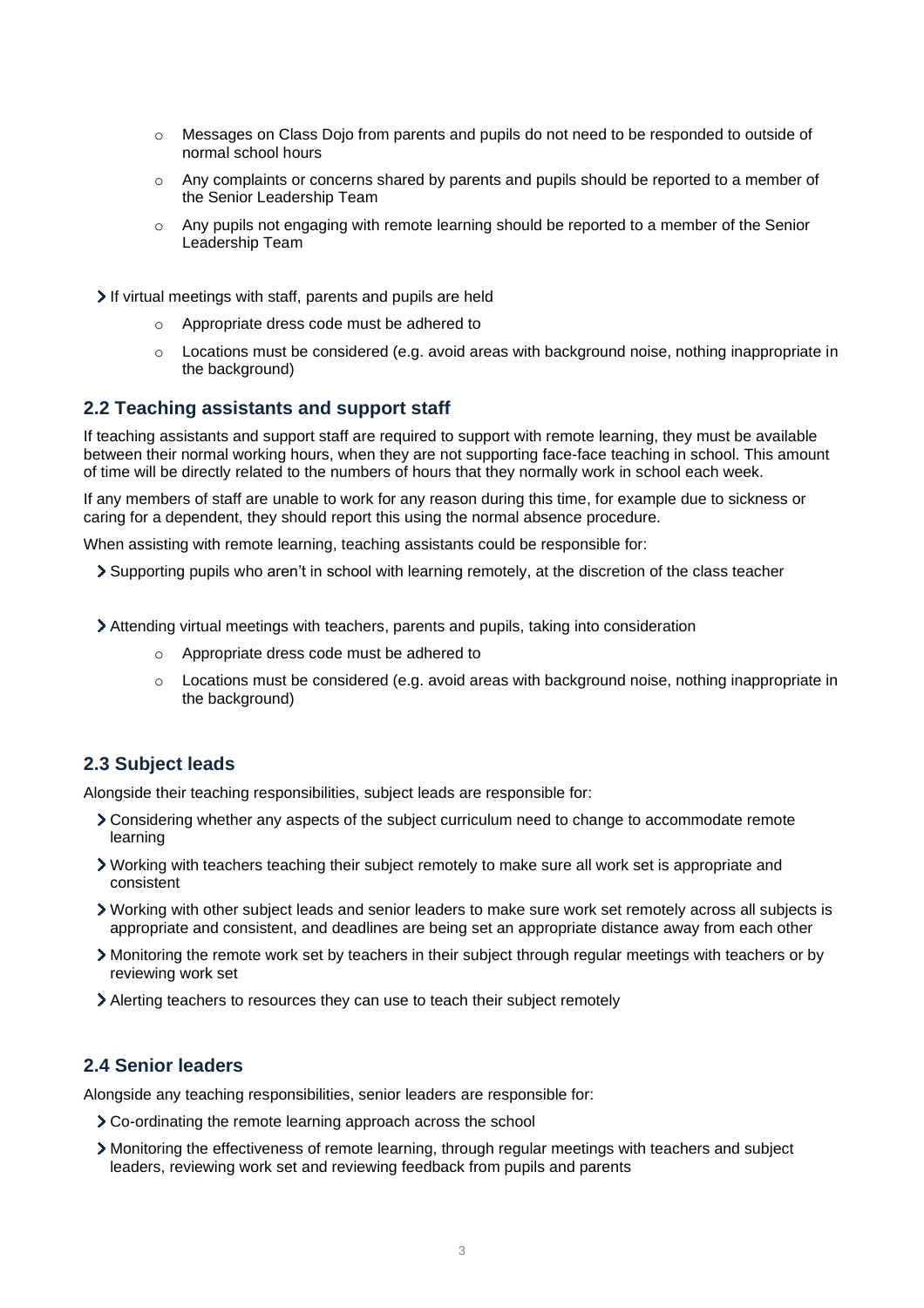Monitoring the security of remote learning systems, including data protection and safeguarding considerations

## **2.5 Designated safeguarding lead**

The DSL is responsible for:

Following up on any concerns raised by any member of staff, regarding any aspects of Remote Learning

Staff should follow the procedures set out in the Child Protection policy for contacting and reporting concerns to the DSL and/or deputies.

The safeguarding team will continue to engage with social workers and attend and contribute to all multi-agency meetings, as determined by the local procedures for remote meetings.

The DSL will ensure that the school is represented at all multi agency meetings in an appropriate way by identifying a secure and confidential space where virtual attendance at meetings can take place, without interruption. School will ensure there is access to appropriate technology to support this.

## **2.6 Office staff**

Office staff will be responsible for:

- Dealing with issues with systems used to set and collect work
- Helping staff and parents with any technical issues they're experiencing
- Reviewing the security of remote learning systems and flagging any data protection breaches to the data protection officer
- Assisting pupils and parents with accessing the internet or devices

## **2.7 Pupils and parents**

Staff can expect pupils learning remotely to:

- > Be contactable during the school day
- Complete work to the deadline set by teachers
- Seek help if they need it, from teachers or teaching assistants
- Alert teachers if they're not able to complete work

Staff can expect parents with children learning remotely to:

- Make the school aware if their child is sick or otherwise can't complete work
- > Seek help from the school if they need it
- > Be respectful when making any complaints or concerns known to staff

# **2.8 Governing body**

The governing body is responsible for: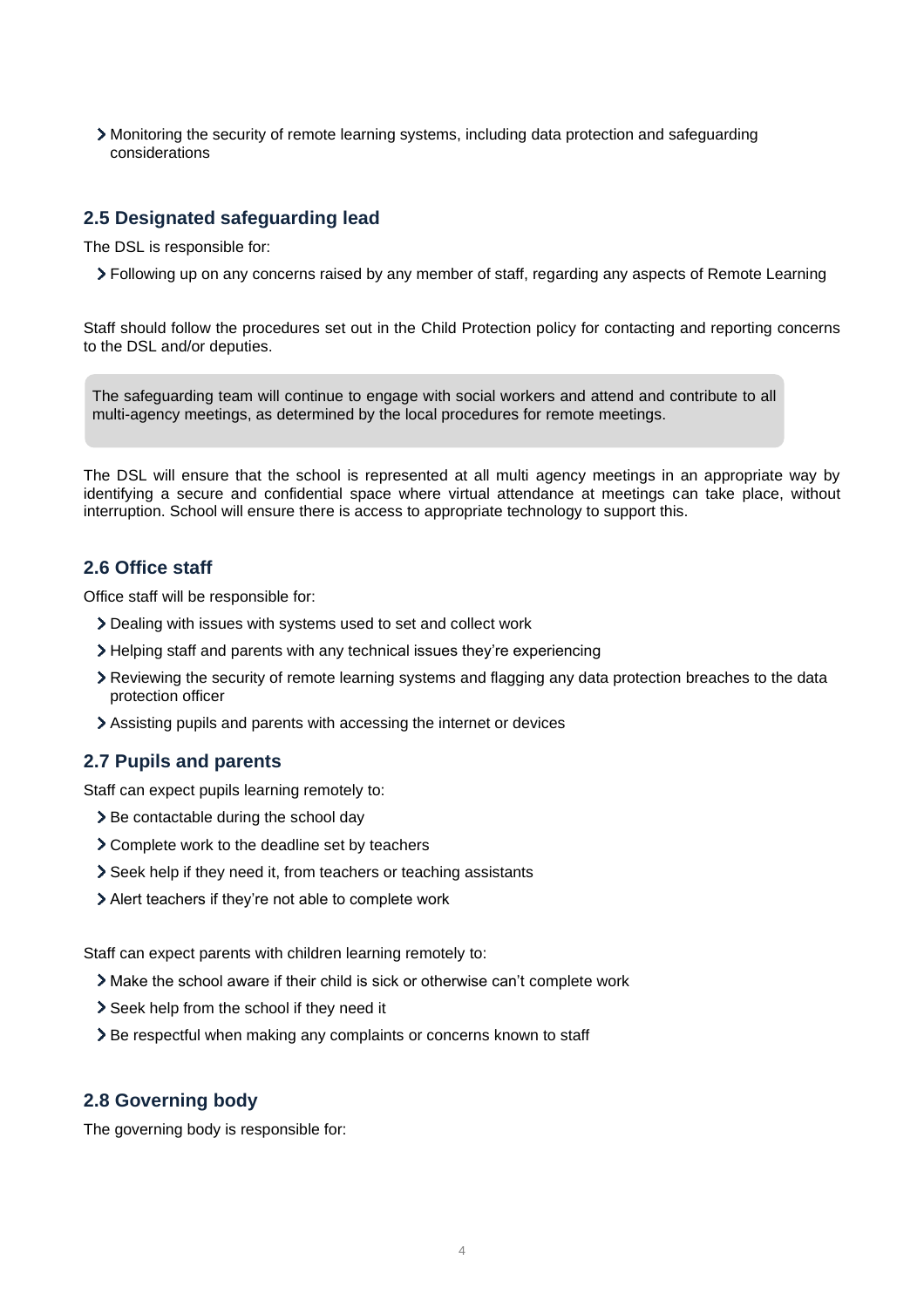- Monitoring the school's approach to providing remote learning to ensure education remains as high quality as possible
- Ensuring that staff are certain that remote learning systems are appropriately secure, for both data protection and safeguarding reasons

# **3. Who to contact**

If staff have any questions or concerns about remote learning, they should contact the following individuals:

- Issues in setting work –liaise with the relevant subject lead or SENDCO (H Brenchley)
- Issues with behaviour –liaise with the Senior Leadership Team
- Issues with IT-liaise with office staff (D Malthouse)
- Issues with their own workload or wellbeing liaise with the Principal (R Harrison)
- Concerns about data protection –liaise with the data protection officer (R Harrison)
- Concerns about safeguarding –liaise with the DSLs (R Harrison, H Brenchley, D Hayes)

# **4. Data protection**

#### **4.1 Accessing personal data**

When accessing personal data for remote learning purposes, all staff members will:

- > Contact the school office
- Use school laptops or iPads and not personal devices

#### **4.2 Processing personal data**

Staff members may need to collect and/or share personal data, as part of the remote learning system. If this processing is necessary for the school's official functions, individuals won't need to give permission for this to happen.

However, staff are reminded to collect and/or share as little personal data as possible online.

#### **4.3 Keeping devices secure**

All staff members will take appropriate steps to ensure their devices remain secure. This includes, but is not limited to:

- Keeping the device password-protected strong passwords are at least 8 characters, with a combination of upper and lower-case letters, numbers and special characters (e.g. asterisk or currency symbol)
- Ensuring the hard drive is encrypted this means if the device is lost or stolen, no one can access the files stored on the hard drive by attaching it to a new device
- Making sure the device locks if left inactive for a period
- Not sharing the device among family or friends
- Installing antivirus and anti-spyware software
- $\triangleright$  Keeping operating systems up to date always install the latest updates

# **5. Safeguarding**

An addendum has been added to the Child Protection Policy, which covers elements of Remote Learning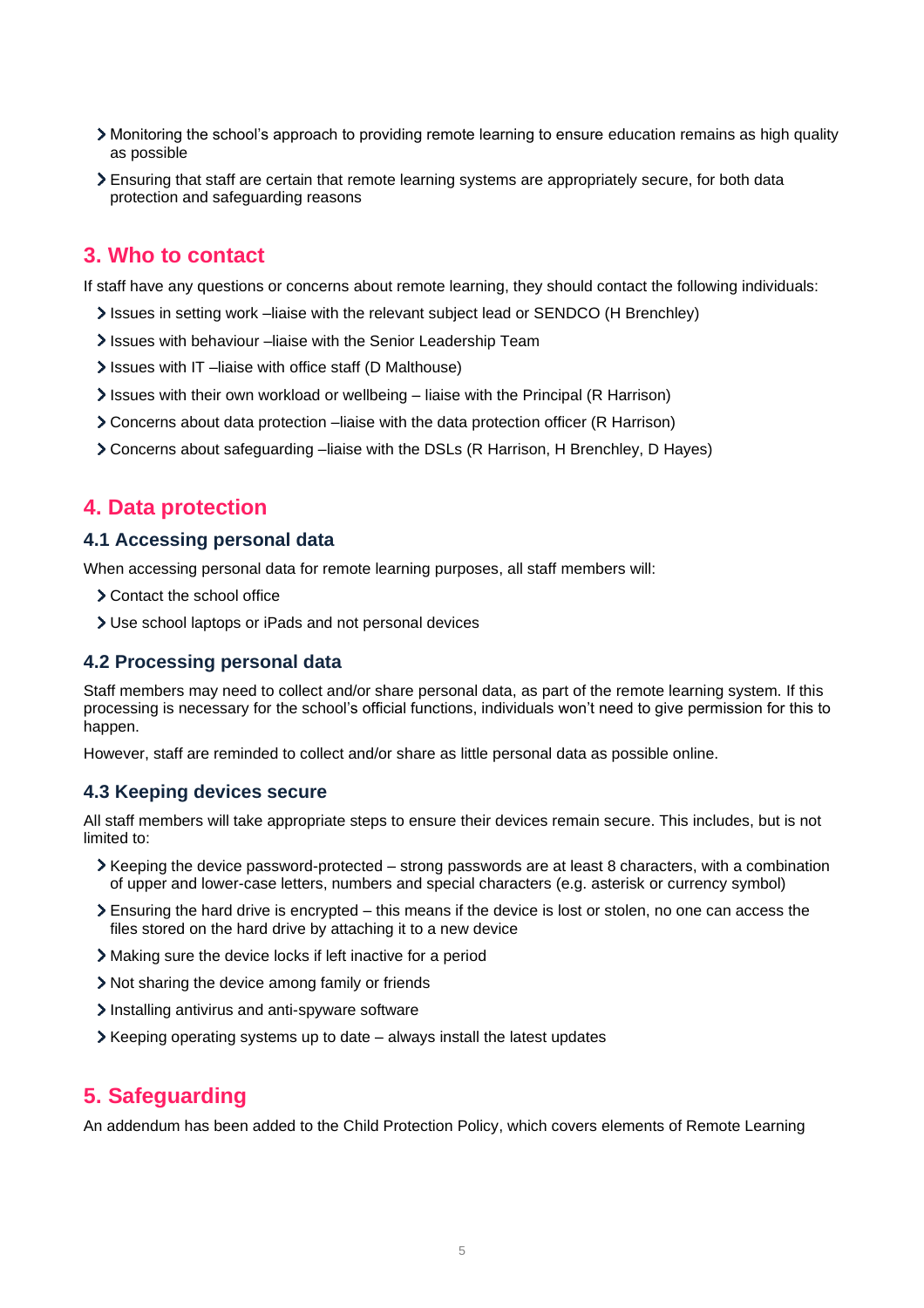# **6. Monitoring arrangements**

This policy will be reviewed by R Harrison as appropriate, in line with national guidance.

# **7. Links with other policies**

This policy is linked to our:

- > Behaviour policy
- Child protection policy and coronavirus addendum to our child protection policy
- > Data protection policy and privacy notices
- Home-school agreement
- ICT and internet acceptable use policy
- > Online safety policy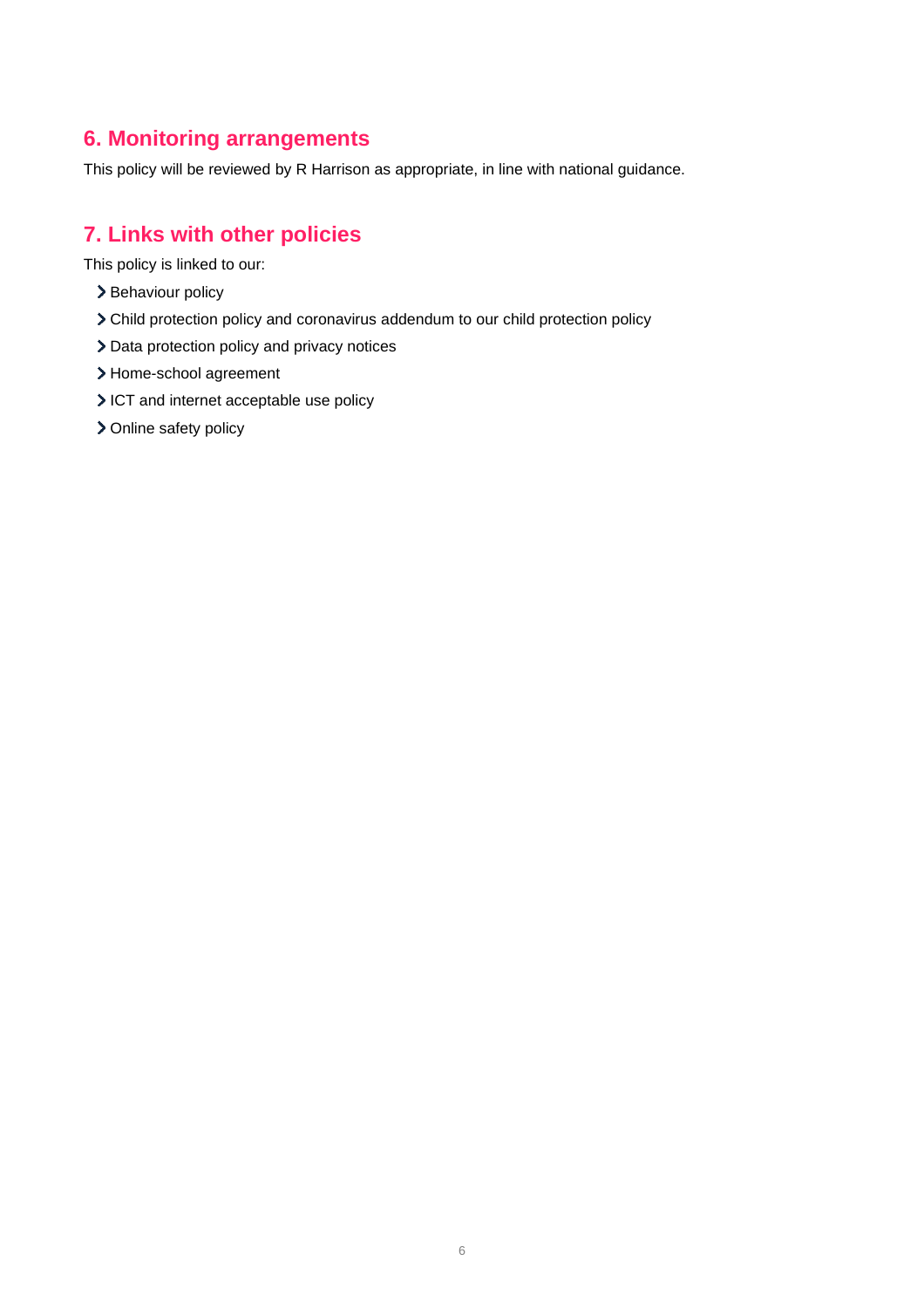# **Appendix A**

# **Code of Conduct for Remote Learning**

**This code of conduct outlines what we expect of pupils and parents/carers during remote learning.**

**Much of this echoes our expectations of pupils in lessons when in school and all of it is designed to help pupils gain the most benefit from online learning.**

- Myself and my parents/carers, will check the school website and Class Dojo regularly to keep track of online sessions and learning.
- I understand that my teacher will only be available between 9:00am and 3:15pm.
- I will only use Class Dojo as directed by the teacher and will only upload material that is related to my learning.
- I understand that **my parent/carer** is responsible for my Class Dojo login details.
- During any live sessions, my parent/carer must be present in the room or in the next room with the door open so they can see and hear everything that is happening during the live session.
- I will not take photos of my screen or record online interactions in any way (including Class Dojo)
- I will make sure that my communication in the online learning environment is always supportive of my learning and the learning and wellbeing of others.
	- If taking part in a live sessions I will make sure that...
	- my environment is quiet and free from distractions
	- the background (and foreground) is appropriate and as neutral as possible (please be mindful of what is visible behind you/in front of you)
	- I am appropriately dressed
	- I remain attentive

•